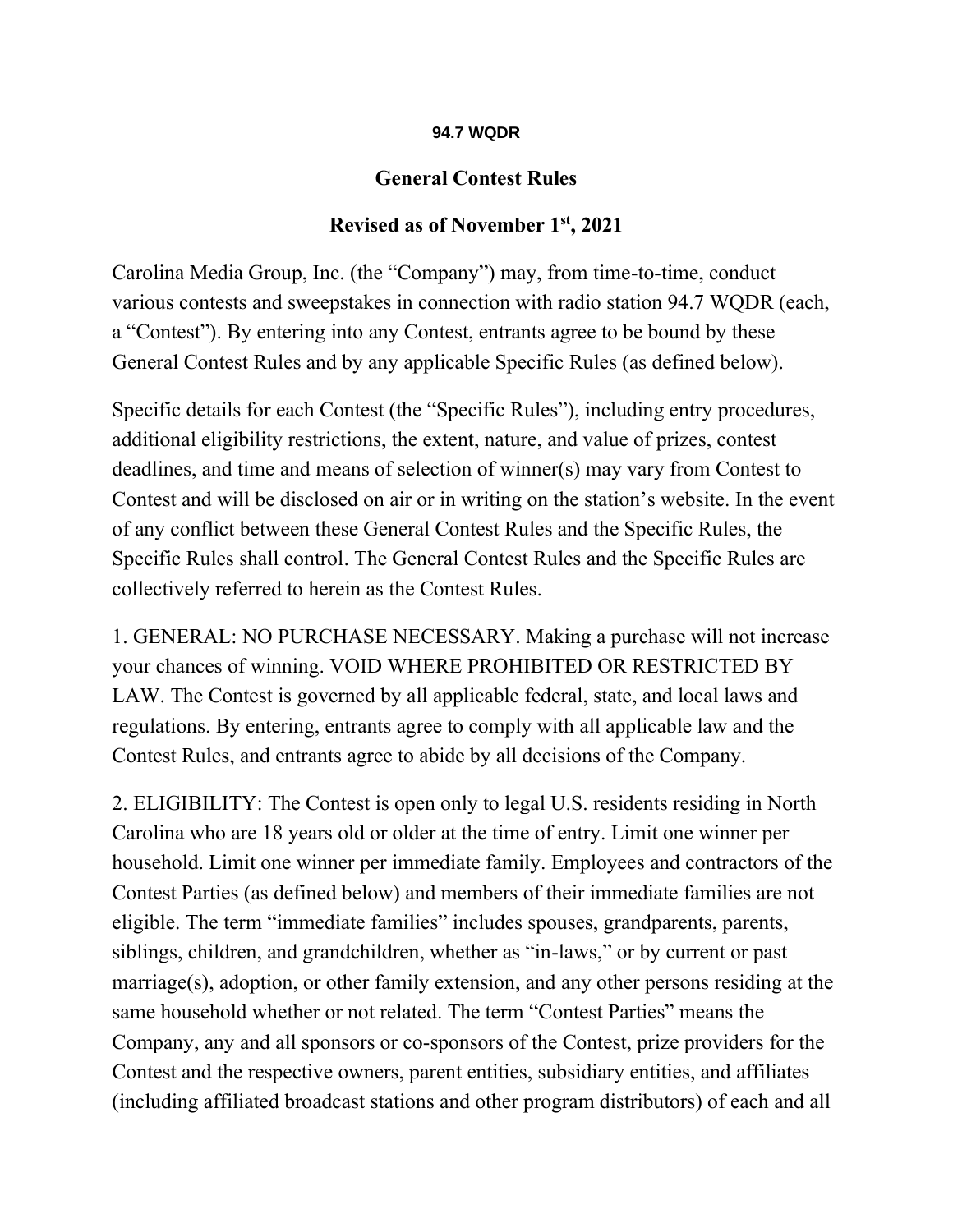of the foregoing. No groups, clubs, or organizations may participate in the Contest or reproduce or distribute any portion of the Contest Rules to their members. Proof of age, identity, and eligibility must be furnished to Company upon request. All information provided as part of an entry must be complete and accurate. Company will not award a prize to anyone not meeting eligibility requirements at the time of entry. Individuals who have won a Contest in the past 30 days are not eligible. Company reserves the right to disqualify any entrant if the Contest Rules are not followed.

3. HOW TO ENTER: The Specific Rules govern entry procedures and contest deadlines for each Contest. Any time deadlines in the Specific Rules refer to Eastern Time zone. To be valid, an entry must be received during the Contest entry period specified in the Specific Rules. Company may not verify

receipt of entries. Entries become property of Company and will not be returned. Company is not responsible for entries that are lost, late, misdirected, incomplete, incomprehensible, illegible, damaged, undeliverable, or delayed. Photocopied and mechanically generated entries that are detected as such are void. Entries generated by any automated means and detected as such are void. In the event of a dispute, electronic entries and other entries requiring the identification of an e-mail address or social media account will be deemed to have been submitted by the authorized account holder of the e-mail address or social media account (as applicable) at the time of the entry. The authorized account holder is the person to whom the applicable internet service provider or other organization (such as a business or educational institution) has assigned the e-mail address or social media account. An online entrant must have a valid e-mail address or valid social media account, as applicable. For callin-to-win Contests, if entrants are listening to an on-line stream, such entrants may be at a disadvantage as the on-line stream may be delayed from the over-the-air broadcast. For any materials that an entrant submits to the Contest Parties in connection with the Contest ("Entry Materials"): (a) the entrant must own or control all rights in the Entry Materials; (b) the entrant represents and warrants that the Entry Materials do not violate trademark, copyright, privacy, publicity or any other rights of any other person or applicable laws; (c) the entrant grants to Contest Parties and their respective agents and licensees a perpetual, nonexclusive, worldwide, royalty free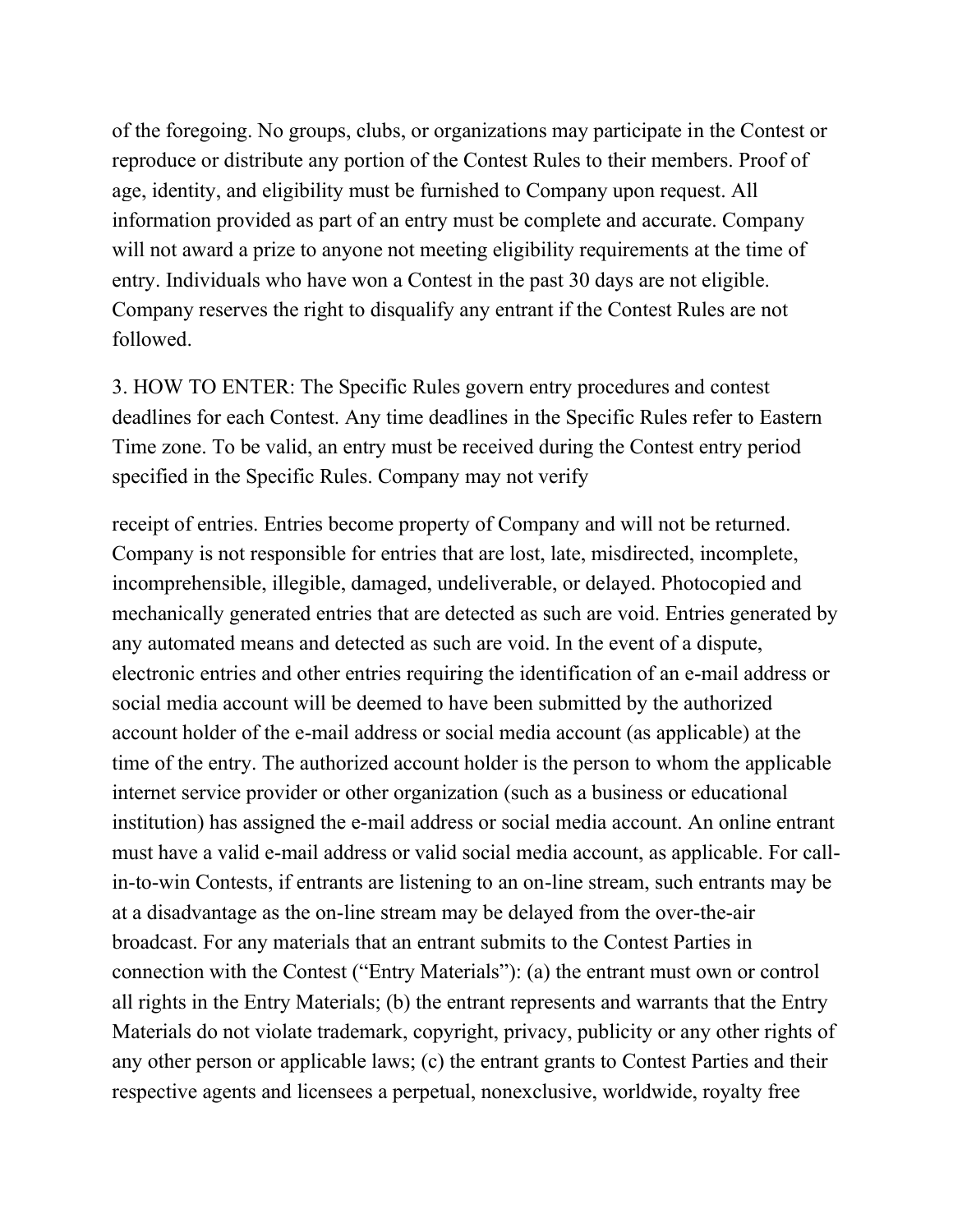license to use, copy, print, display, store, maintain, reproduce, modify, publish, post, transmit and distribute the Entry Materials by any means and media now known or hereafter developed throughout the universe; (d) the Entry Materials may not include personally identifiable information for any person under the age of 18; and (e) such material may not contain expressions of hate, malice, racism, misogyny, abuse, offensive images or conduct, animal cruelty, lewd, indecent, pornographic, or obscene content, or is otherwise distasteful or inappropriate or any material that could give rise to any civil or criminal liability under applicable law or regulations.

ALL DATES AND TIMES ARE SUBJECT TO CHANGE IN THE EVENT OF TECHNICAL ISSUES OR HUMAN ERROR AFFECTING THE ENTRY PROCESS, OR IN THE EVENT OF BREAKING NEWS OR NATIONAL OR LOCAL EMERGENCY OR CONDITION THAT IS OF GREATER PUBLIC IMPORTANCE, IN COMPANY'S SOLE DISCRETION, THAN THE TIMELY OR PRECISE EXECUTION OF THE CONTEST.

4. HOW TO WIN: The Specific Rules govern the means of selection of the Contest winner. In general, winners will either be randomly selected by Company or its agent(s) or selected by Company or its agent(s) based on skill, subjective judgment, or other means at the Company or its agent(s)'s discretion. The selected winners will be notified, in Company's sole discretion, either by phone, email, and/or mail based on the contact information provided in the entry or by other method in Company's sole discretion. Company is not responsible for incomplete, incomprehensible, illegible, or out-of-service contact information. Winner must respond to such notification by contacting the Company, as described in the notification, within 30 days after the notification is sent by Company (or within a shorter period of time if such shorter period of time is communicated to winner in the notification), or the winner will be subject to disqualification, in which case the prize will be forfeited, and an alternate winner will be selected from among the remaining eligible entries, time permitting, in Company's sole discretion. Winner, and winner's guest(s), if applicable, may be required to sign and return, prior to receipt of prize, appropriate forms and/or documentation, including without limitation, valid, government-issued photo identification, any documents necessary to transfer to Company any intellectual property rights (e.g., copyright, trademark, etc.) in the Entry Materials, an affidavit of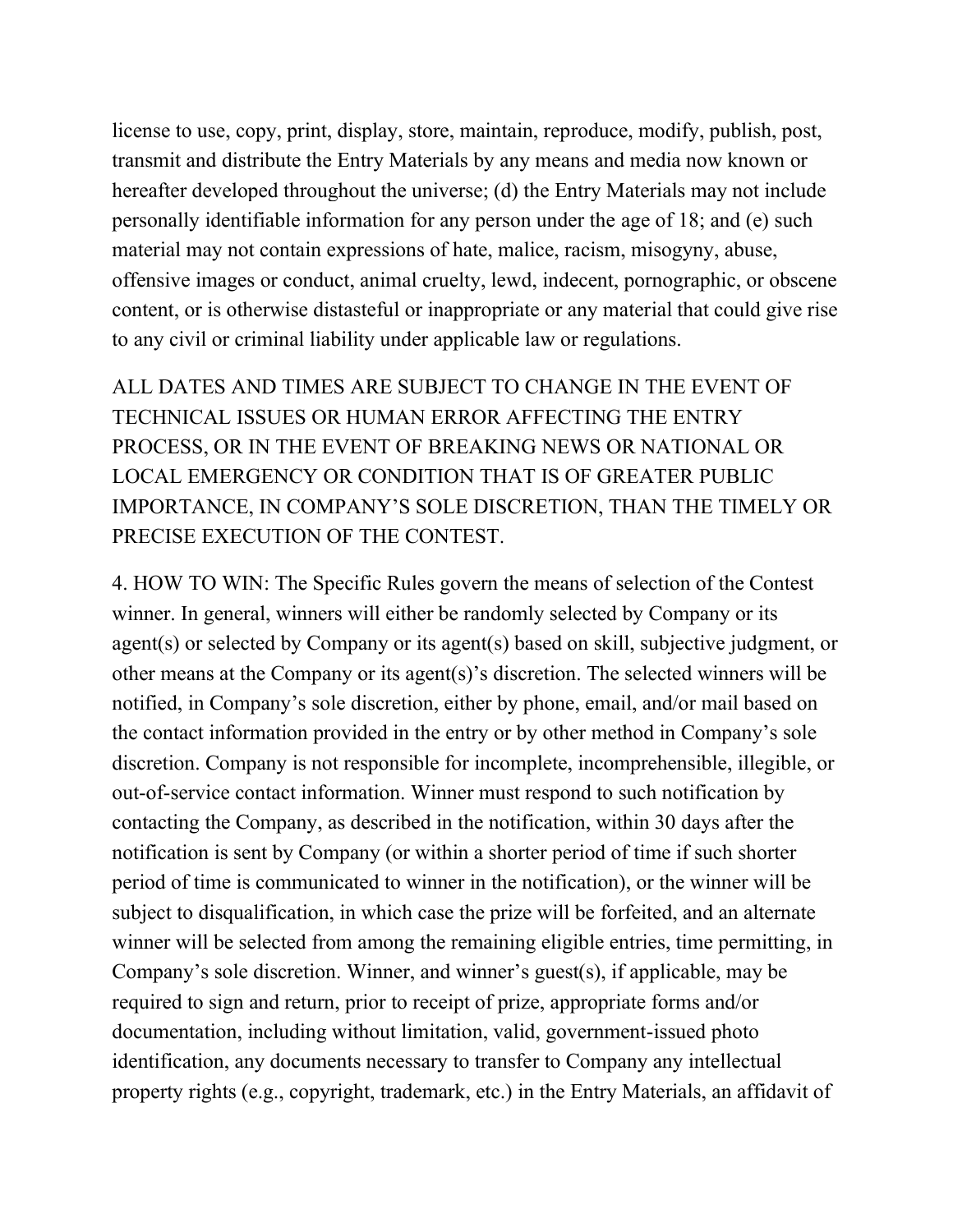eligibility, releases, IRS W-2, etc. Failure to sign and return such forms and/or documentation within the requisite timeframe may result in disqualification of the winner and forfeiture of the prize.

5. PUBLICITY RELEASE: Entry in the Contest constitutes each entrant's irrevocable consent, license, and authorization for Contest Parties and their respective agents and licensees to use, publish, reproduce, and distribute, for all purposes, including publicity, promotion, merchandising, and

advertising, in any media (including without limitation, the Internet, television, radio, or offline, whether now known or developed in the future), each entrant's name, city, photographs, images, likeness, biographical materials, voice, comments, feedback, suggestions, writing, ideas, and statements to the extent provided by or on behalf of entrant to any Contest Party, each in perpetuity without further compensation, credit or right of review or approval.

6. PRIZES: If by reason of printing or other error, more prizes are claimed than the number of prizes set forth in the Specific Rules, or if there is a tie, a random drawing will be held to award the advertised number of prizes in the relevant category. Under no circumstances will more than the advertised number of prizes be awarded. All charges, fees, and costs not specifically included in the prize descriptions in the Specific Rules, including but not limited to, personal incidental items, transportation, parking, taxes, gratuities, and licenses, are the responsibility of the respective prize winner and guest(s), if any. Prizes are non-transferable by winner. No cash redemption or prize substitution allowed by prize winner(s). Company reserves the right to substitute a prize or prize component of equal or greater value in the sole discretion of Company if the prize, or any component thereof, is unavailable for any reason. Company shall have the option, in its sole discretion, to require a winner to claim his/her prize in person or to send the respective prize to the winner via postal mail or other delivery agent or service. The Contest Parties are not responsible for lost, late, stolen, misdirected, delayed or damaged prizes. The respective intended prize recipient shall bear all risk of loss or damage to his/her prize after it has been directed to such intended recipient via postal mail or other delivery agent or service.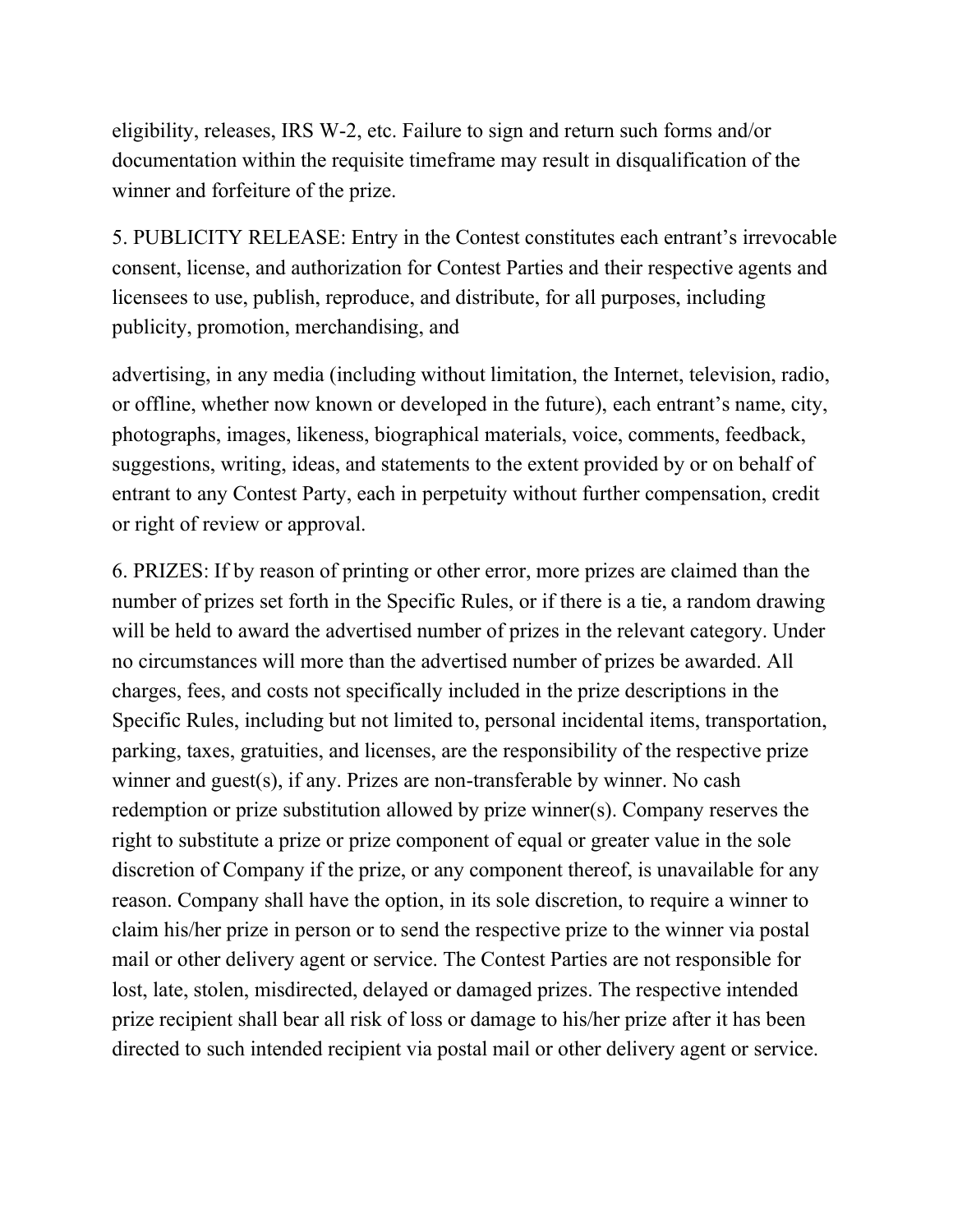7. ODDS OF WINNING: For Contests for which the winner(s) will be randomly selected by Company, the odds of winning depend upon the number of eligible entries received during the Entry Period. For Contests for which the winner(s) are selected on the basis of skill, subjective judgment, or other non-random means, there are no "odds of winning."

8. TERMS AND CONDITIONS; LIMITATION OF LIABILITY: Any attempt by an entrant or other party to tamper with the proper administration of the Contest will disqualify the entrant and may result in civil or criminal action against the entrant or other party and may result in the discontinuation, suspension, or cancellation of the Contest. In a Contest involving members of the general public casting votes as part of the winner selection process, Company reserves the right to identify voting anomalies and irregularities and to take no action or to take action such as but not limited to disqualifying, or reducing the number of votes for, any entry affected by such anomaly or irregularity. WINNERS AND ENTRANTS (ON BEHALF OF THEMSELVES AND THEIR REPRESENTATIVES, HEIRS, EXECUTORS, ADMINISTRATORS, SUCCESSORS, OR ANY OTHER PERSON OR ENTITY CLAIMING BY OR THROUGH SUCH WINNERS AND ENTRANTS) AGREE, EXCEPT WHERE PROHIBITED BY LAW, TO RELEASE AND DISCHARGE, HOLD HARMLESS AND INDEMNIFY THE CONTEST PARTIES AND ALL OTHERS ASSOCIATED WITH THE DEVELOPMENT AND EXECUTION OF THE CONTEST AND EACH OF THEIR DESIGNEES, AGENTS, SUCCESSORS, ASSIGNS, LICENSEES, AND LICENSORS (INCLUDING ADVERTISERS, ADVERTISING AGENCIES, PROMOTIONAL OR PUBLICITY AGENCIES, PRODUCTION COMPANIES, AND DISTRIBUTORS) AND THE RESPECTIVE OWNERS, PARENT ENTITIES, SUBSIDIARY ENTITIES, AFFILIATES, EMPLOYEES, OFFICERS, DIRECTORS, AGENTS, CONTRACTORS, PARTNERS, REPRESENTATIVES, AND ATTORNEYS OF EACH AND ALL OF THE FOREGOING, FROM AND AGAINST ANY AND ALL LIABILITIES, OBLIGATIONS, CLAIMS, DEMANDS, ACTIONS, SUITS, DAMAGES, EXPENSES, COSTS (INCLUDING ATTORNEYS' FEES), LOSSES, OR FOR ANY PROPERTY DAMAGE, PERSONAL INJURY OR DEATH, RESULTING FROM ANY EXISTING OR FUTURE CLAIMS OF ANY KIND UNDER ANY THEORY UNDER THE LAW, WHETHER COMMON, CONSTITUTIONAL,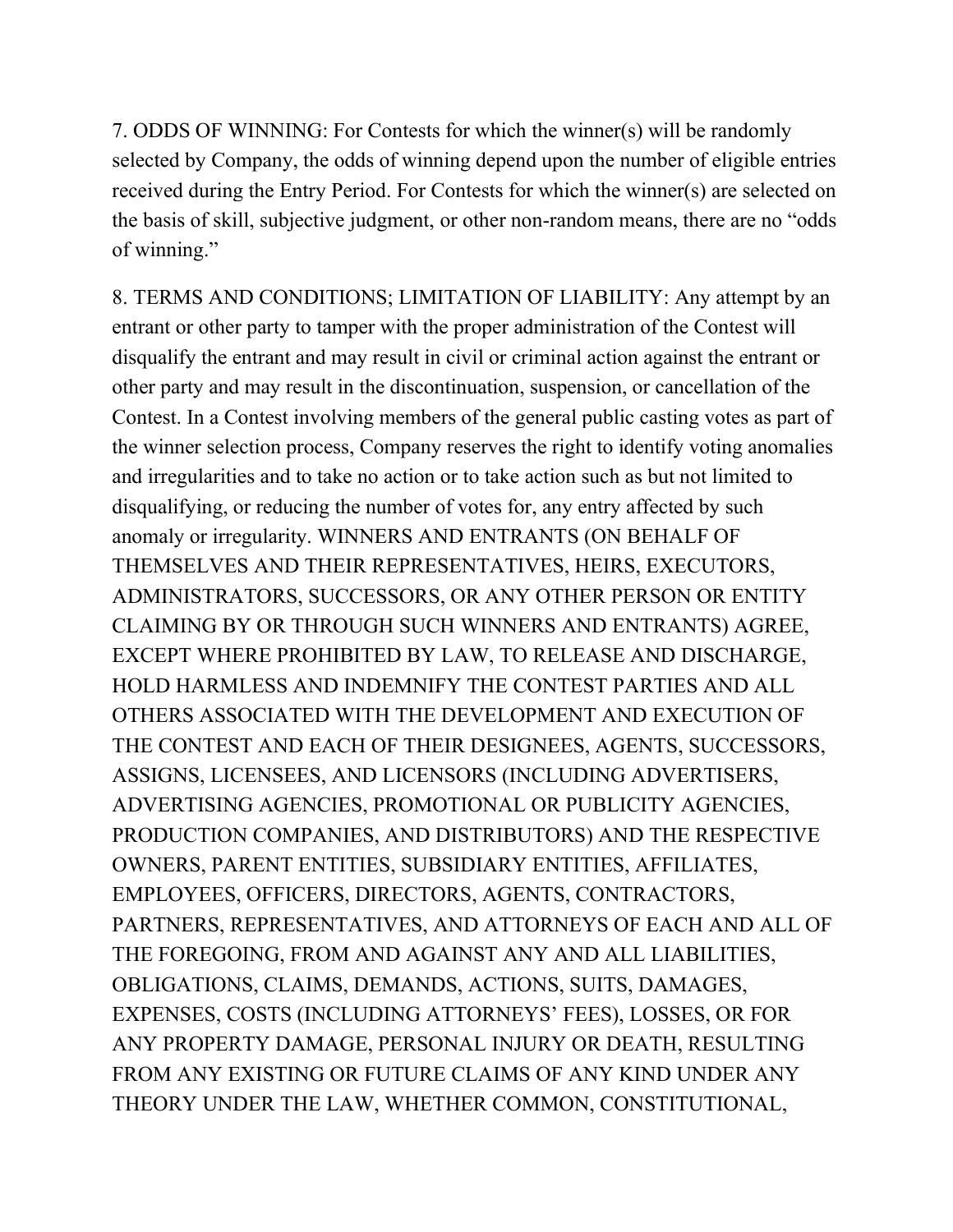STATUTORY, OR OTHER, OF ANY JURISDICTION, FOREIGN OR DOMESTIC, WHETHER IN LAW OR IN EQUITY, WHETHER KNOWN OR UNKNOWN, BY REASON OF ANY AND ALL MATTERS ARISING DIRECTLY OR

INDIRECTLY OUT OF OR IN CONNECTION WITH THE CONTEST, INCLUDING ANY TAX LIABILITY THAT MAY BE IMPOSED OR ASSOCIATED WITH THE RECEIPT, OWNERSHIP, POSSESSION, OR USE/MISUSE OF THE PRIZES, LIABILITIES OR INJURIES WHILE TRAVELING TO, PREPARING FOR, PARTICIPATING IN ANY CONTEST-RELATED OR PRIZE-RELATED ACTIVITY, AND ANY USE OF THE ENTRY MATERIALS OR OTHER RIGHTS GRANTED AND AUTHORIZED HEREUNDER. The Contest Parties are not responsible for any printing, typographical, mechanical, or other error in the printing of the offer, administration of the Contest, or in the announcement of the prize. Company retains the discretion to make all decisions regarding the interpretation and application of the Contest Rules. All decisions of Company are final and discretionary. In the event the selected winner(s) of the prize are/is ineligible or refuse(s) the prize, or if the selected winner fails to timely claim the prize, the prize may be forfeited and Company, in its sole discretion, may randomly select an alternate winner from remaining entries (time permitting), or may elect not to award such prize to an alternate winner, where permitted. For prizes valued at \$600 or greater, winner must provide his or her social security number for tax purposes. Prizes may be considered income, and any and all taxes associated with prizes are the responsibility of the winner(s). These Contest Rules supersede all other published editions. COMPANY RESERVES THE RIGHT TO CHANGE, ALTER, OR AMEND THESE CONTEST RULES AS NECESSARY, IN ITS SOLE DISCRETION, TO ENSURE THE FAIR ADMINISTRATION OF THE CONTEST OR TO COMPLY WITH APPLICABLE LAW. WITHOUT LIMITATION, THE COMPANY RESERVES THE RIGHT TO MODIFY, EXTEND, SUSPEND, OR TERMINATE THE CONTEST IN WHOLE OR IN PART IN ITS SOLE DIRECTION BASED ON UNFAVORABLE LISTENER RESPONSES, LACK OF ANTICIPATED INTEREST, OR FEWER THAN ANTICIPATED ENTRANTS.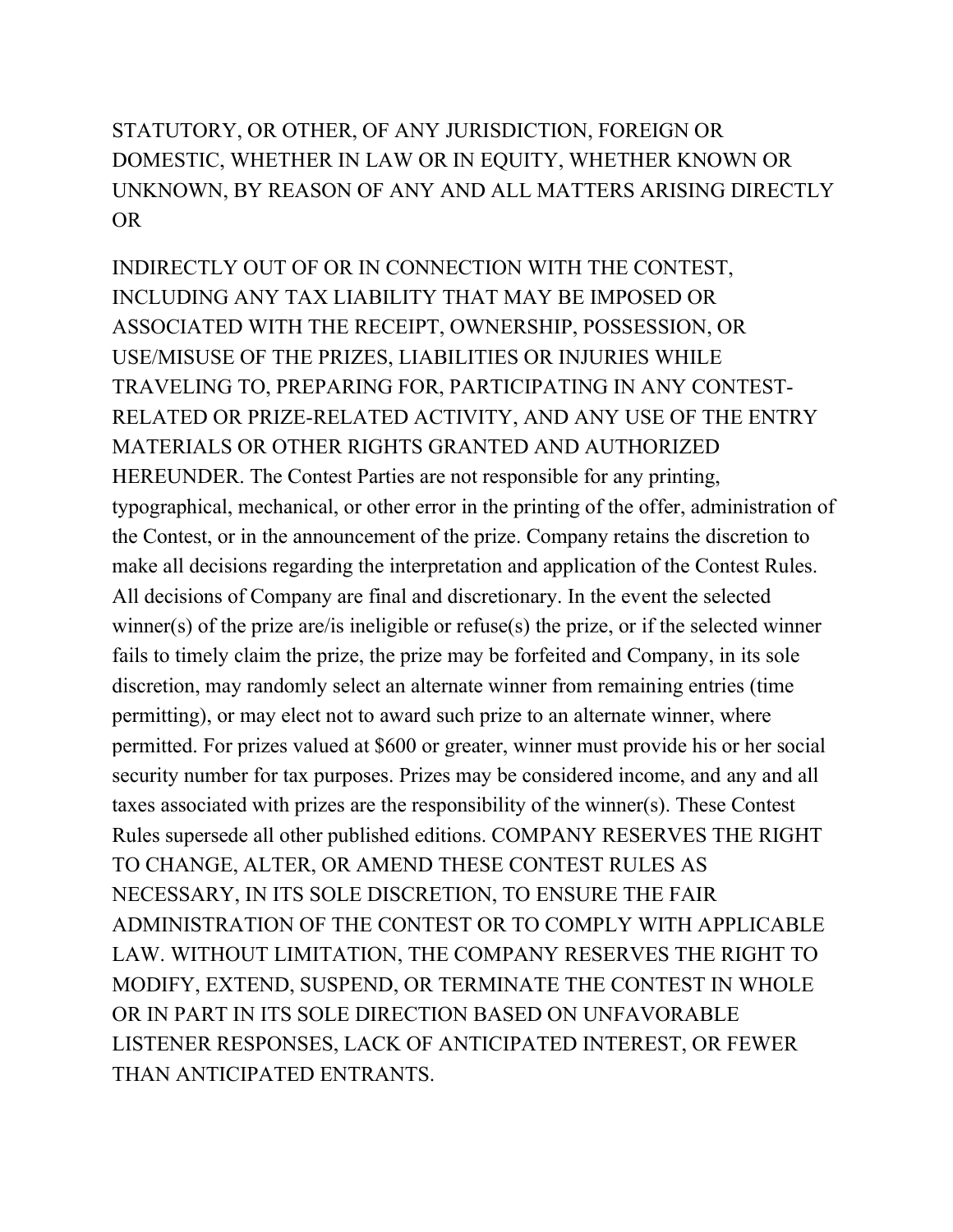9. FORCE MAJEURE, DISCLAIMER/INTERNET: If, for any reason, the Contest is not capable of running as planned for any reason, including infection by computer virus, bugs, tampering and unauthorized intervention, fraud, technical failures, acts of God, war, terrorism, government regulation, disaster, fire, strikes, civil disorder, pandemic, or any other causes beyond the control of the Company which corrupt or affect the administration, security, fairness, or integrity of the Contest, the Company reserves the right, in its discretion, to disqualify any individual it believes has tampered with the entry process and/or cancel, terminate, modify, or suspend the Contest and to select winner(s) from eligible entries received as of the termination date. Company may prohibit an entrant from participating in the Contest if Company determines that said entrant is attempting to undermine the legitimate operation of the Contest by cheating, hacking, deception, or other unfair playing practices, or intending to abuse, threaten, or harass other entrants. Any attempt by a participant to deliberately damage any website or undermine the legitimate operation of the Contest is a violation of criminal and civil laws and should such an attempt be made, Company reserves the right to seek damages from any such participant to the fullest extent of the law. The Contest Parties (a) assume no responsibility for any error, omission, interruption, deletion, defect, delay in acquisition, operation, or transmission of communications, line failure relating to theft, or destruction or unauthorized access to, or alteration of entries; (b) are not responsible for any problems relating to, or technical malfunction of, any communications network or lines, computer on-line systems, servers, or communications service provider, computer or other equipment, hardware, software, failure of any entry information to be received by the Company on account of technical problems, human error, or traffic congestion of any communications system on the Internet, or at any website, or (c) any combination thereof, including any injury or damage to the participant's or any other person's computer or other device related to, or resulting from, participation or downloading of any materials in this Contest. COMPANY MAKES NO WARRANTY, GUARANTEE, OR REPRESENTATION OF ANY KIND CONCERNING ANY PRIZE, AND COMPANY SPECIFICALLY DISCLAIMS ANY IMPLIED WARRANTY OF MERCHANTABILITY, WARRANTY OF FITNESS, AND ANY OTHER IMPLIED WARRANTY.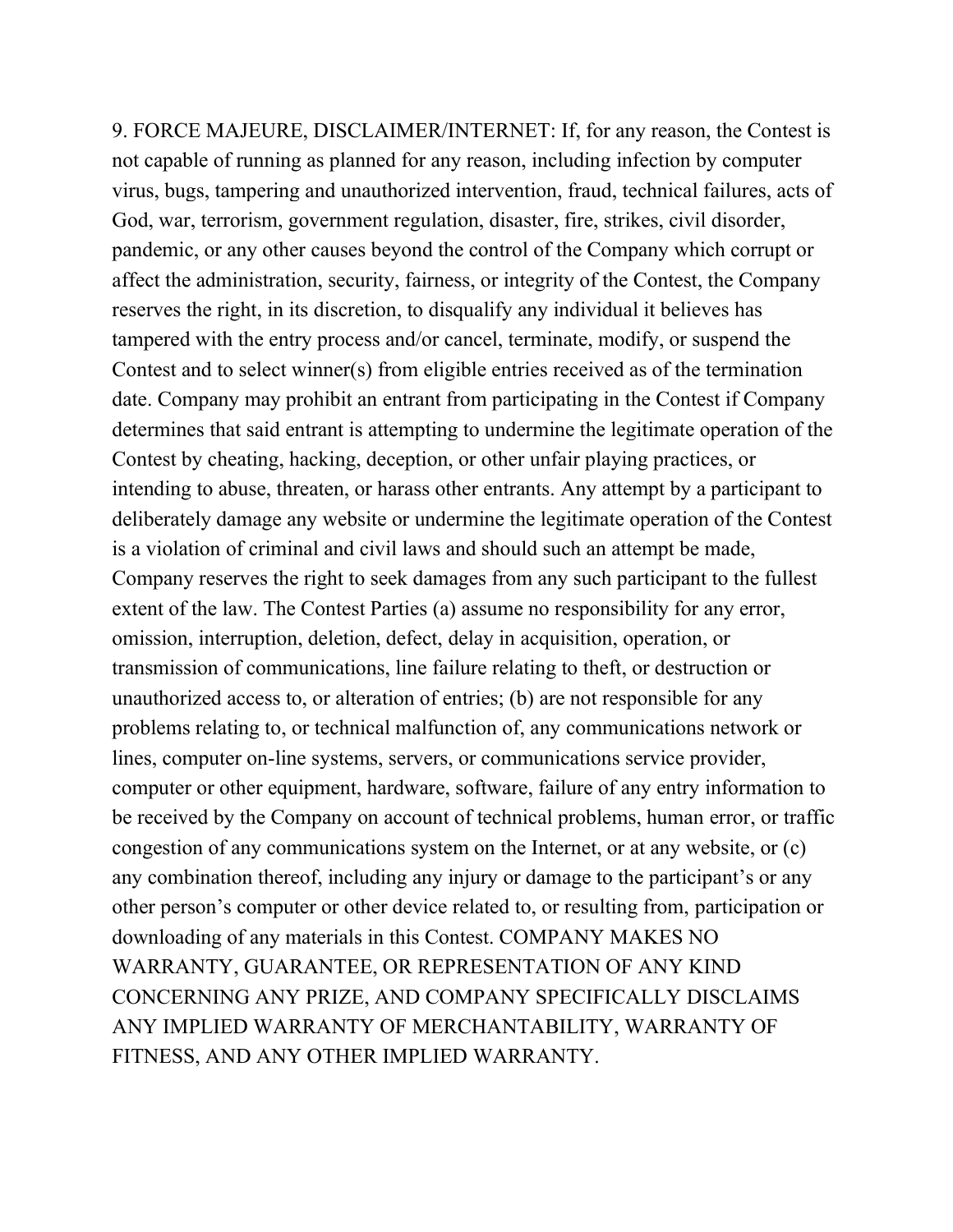10. ARBITRATION/CHOICE OF LAW: EXCEPT WHERE PROHIBITED, ENTRANTS AGREE THAT ANY AND ALL DISPUTES, CLAIMS, AND CAUSES OF ACTION ARISING OUT OF, OR CONNECTED WITH THE CONTEST, SHALL BE RESOLVED EXCLUSIVELY BY ARBITRATION PURSUANT TO THE RULES OF THE AMERICAN ARBITRATION ASSOCIATION THEN EFFECTIVE, AND ANY AND ALL CLAIMS, JUDGMENTS, AND AWARDS SHALL BE LIMITED TO ACTUAL OUT-OF-POCKET COSTS INCURRED BY ENTRANT WITH REGARD TO THE CONTEST, BUT IN NO EVENT ATTORNEYS' FEES, PUNITIVE, INCIDENTAL, CONSEQUENTIAL, OR OTHER DAMAGES. All issues and questions concerning the construction, validity, interpretation, and enforceability of the Contest Rules, or the rights and obligations of entrants and Company in connection with the Contest, shall be governed by and construed in accordance with the laws of the State of North Carolina, without giving effect to any choice of law or conflict of law rules or provisions (whether of North Carolina or any other jurisdiction), that would cause the application of the laws of any jurisdiction other than North Carolina. Arbitration in Wake County, North Carolina, shall be the exclusive forum and venue for any dispute relating to the Contest Rules and for this Contest. If arbitration is prohibited, then and in such event, the courts of North Carolina in Wake County shall be the exclusive forum for any dispute relating to the Contest Rules and/or this Contest. All entrants and winners agree, by their participation in the Contest, to submit to the personal jurisdiction of the courts of North Carolina in Wake County. The invalidity or unenforceability of any provision of the Contest Rules shall not affect the invalidity or unenforceability of any other provision so long as the general intent of the Contest Rules remains in effect. In the event that any such provision is determined to be invalid or otherwise unenforceable, the Contest Rules shall be construed in accordance with their terms as if the invalid or unenforceable provision was not contained therein. Notwithstanding the foregoing, in the event that any release in these Contest Rules is determined by a court of competent jurisdiction to be invalid or void for any reason, the entrants agree that, by entering the Contest, (a) any and all disputes, claims, and causes of action arising out of or in connection with the Contest, or any prizes awarded, shall be resolved individually without resort to any form of class action; (b) any claims, judgments and awards shall be limited to actual out-of-